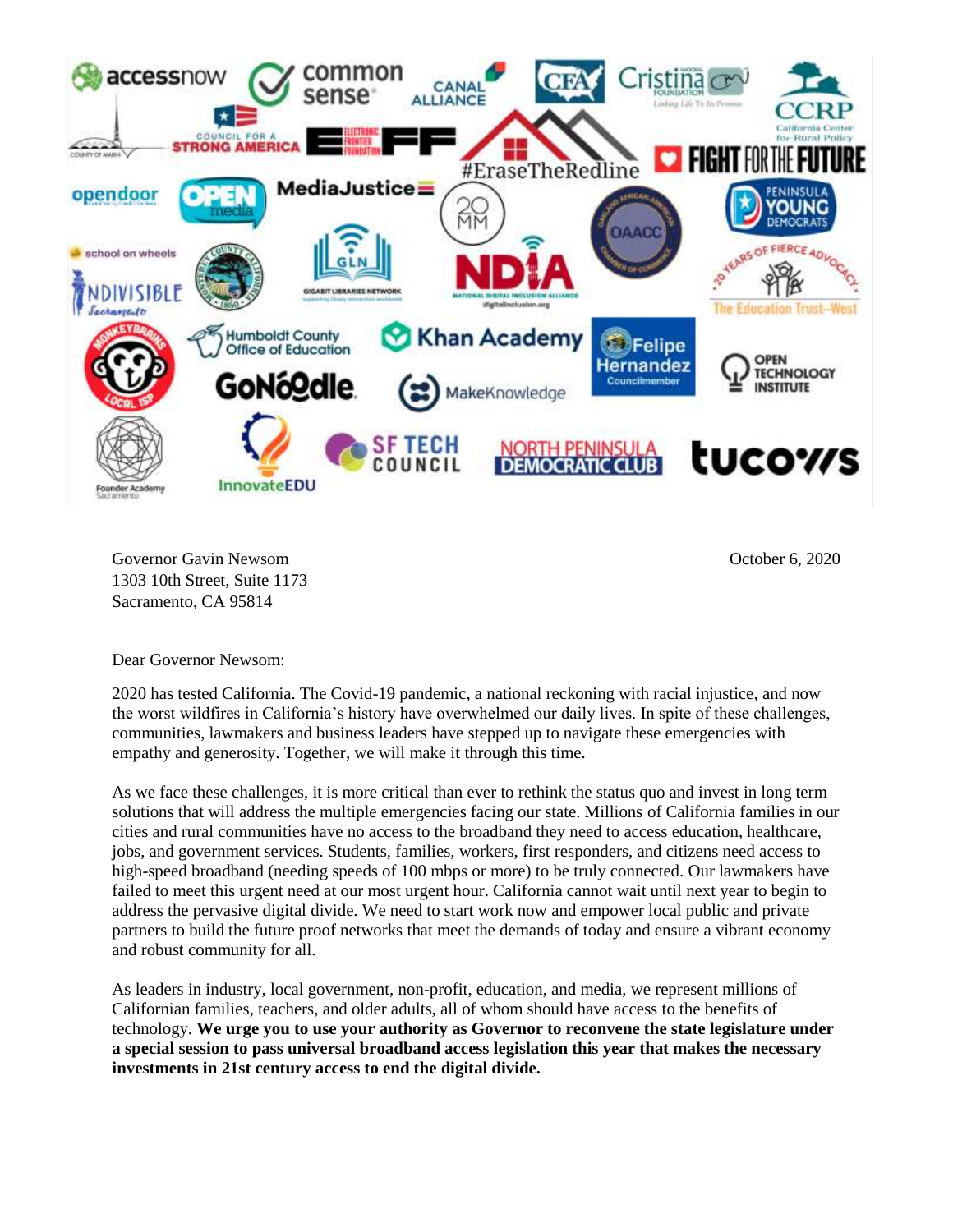We thank you for your leadership in issuing Executive Order No. 73-20, which matches many of the goals we seek in universal broadband access legislation. Your leadership is needed again to call a special session of the California legislature, so that all Californians have access to the lifesaving technology that connects us.

Sincerely,

Ernesto Falcon, Electronic Frontier Foundation Elizabeth Gettelman Galicia, Vice President of Advocacy, Common Sense Luis A. Alejo, Monterey County Supervisor, District 1 Nancy McPherson, State Director, AARP California Sean Taketa McLaughlin, Access Humboldt Eric Null, Access Now Connie Stewart, California Center for Rural Policy Omar Carrera, Canal Alliance Stephen Blum, Central Coast Broadband Consortium Glenn Sylvester, City of Daly City Mayor Gregorio Gomez, City of Farmersville Elizabeth Silva, City of Gonzales, City Council Member Yanely Martinez, City of Greenfield Felipe Hernandez, City Councilmember, City of Watsonville Francisco Estrada, City Councilmember, City of Watsonville Alegra Howard, Consumer Action Susan Grant, Consumer Federation of America Jonathan Schwantes, Consumer Reports Council for a Strong America Paul Miller, Council Member, City of Gonzales Supervisor Christopher Lopez, County of Monterey Quincy B., EraseTheRedline Inc. Caitlin Seeley George, Fight for the Future Duane Wilson, Founder Academy Don Means, Director, Gigabit Libraries Network KC Estenson, GoNoodle Dirk Tillotson, Great School Choices Humboldt County Office of Education Tina Cahill, Indivisible Sacramento Erin Mote, InnovateEDU Todd Judd, Intertie Inc. Ginny T. Lee, Khan Academy Carlos Victoria, King City Mayor Pro tempore Karen Borchgrevink, LA Tech4Good Carina Bustos, Latino Community Foundation Mark Basnage, MakeKnowledge Liza Massey, on behalf of Marin County Rey Leon, Mayor, City of Huron Fred J. Ledesma, Mayor, City of Soledad John Goodwin, Mayor, Town of Colma Brandon Forester, MediaJustice Michelson 20MM Foundation Tony Madrigal, Modesto City Councilmember, District 2 Preston Rhea, Monkeybrains